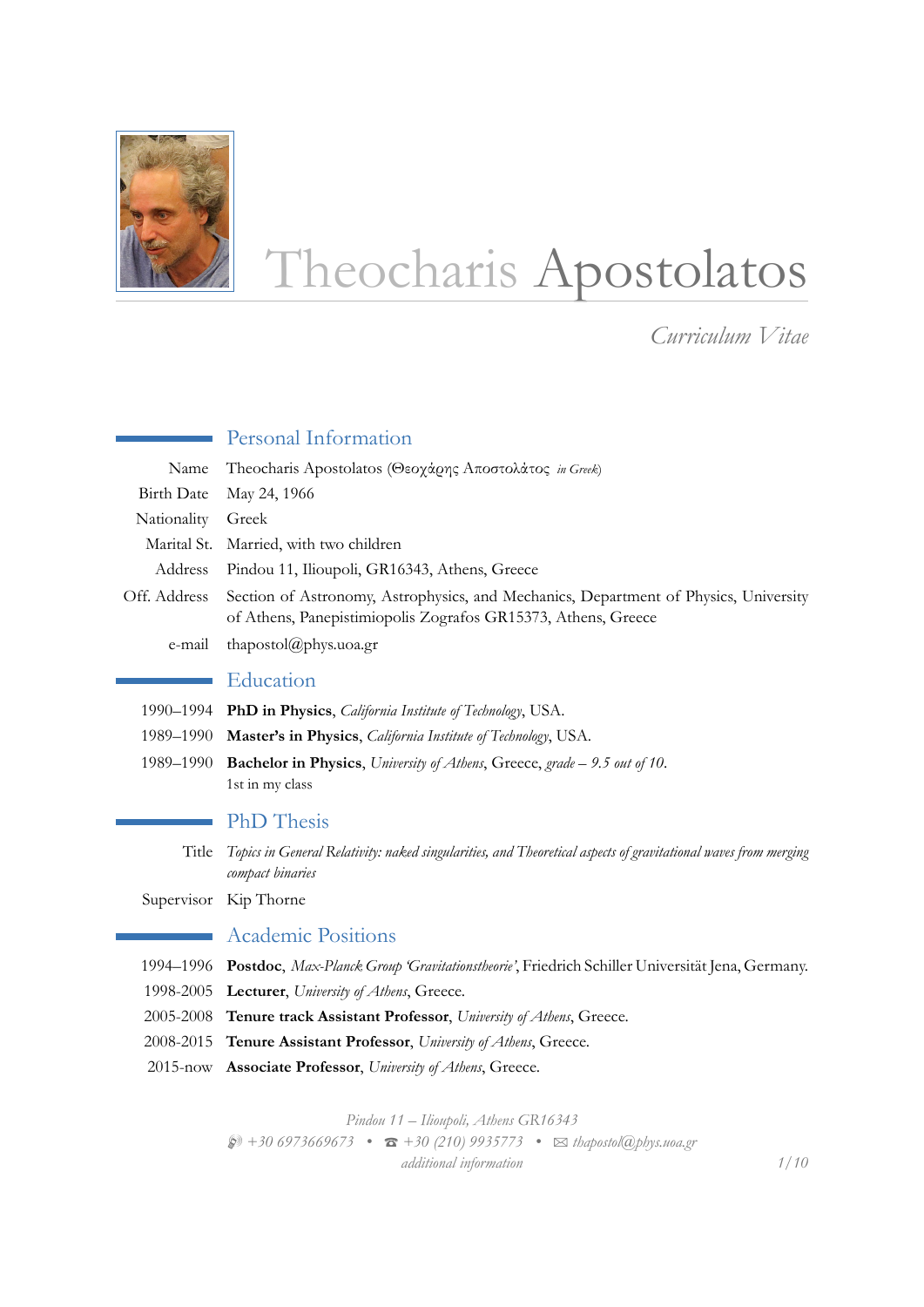## Awards

- 1984 3rd place in the panhellenic contest in Mathematics, *Athens*
- 1984 Silver medal in Balkan contest of Mathematics, *Athens*
- 1984 One of the six member of the Greek team in the 25th Mathematical Olympiad, *Prague*
- 1987-88 Papadakis' Greek Fellowship for undergraduate Greek students
- 1989-94 Teaching and Research Assistanship during graduate studies at Caltech
	- 2012 DAAD (german) Fellowship for non-German University professors

## Teaching Experience

- 1989-92 Grader in Phys 1a,b,c and Quantum Mechanics 12b, while a graduate student at Caltech
- 1990-94 Teaching Phys. Labs: 3, 5, 6, 7, while a graduate student at Caltech
- 1998-present Teaching Newtonian Mechanics [for 16 yrs], Analytical Mechanics [for 16 yrs], Special Relativity [for 15 yrs], Non-Linear Dynamical Systems [for 7 years], Real Analysis [for 4 yrs], Electromagnetism for Chemists [for 2 years], Phys. Labs: (Mechanics [for 16 yrs], Solid state Physics [for 2 yrs], and Astrophysics [for 9 yrs]), General Relativity (graduate level) [for 2 yrs], Advanced Mechanics (graduate level) [for 14 yrs], Non-Linera Dynamics (graduate level) [for 2 years] at the University of Athens

# Other Teaching Activities

- 2000-present Notes on Newtonian Mechanics, Analytical Mechanics, Special Relativity, and Real Analysis for the students (*in Greek*)
- 2000-present Organized (along with two other Professors) an unofficial seminar for students interested in theoretical aspects of physics, where the students are called to present, analyse, and discuss various theoretical problems from the whole spectrum of Physics
- 2000-present Supervisor of 33 undergraduate Diploma thesis
- 2001-present Supervisor of 11 graduate Master thesis [A. Chronopoulos [2001], T. Sotiriou [2005], G. Pappas [206], J. Deligiannis [2007], T. Sarantides [2008], D. Antonopoulou [2009], P. Koumantos [2010], A. Eleni [2012], A. Nathanael [2014], J. Anastasiadis [2015].
	- 2002-2006 Supervisor (along with Professor Emeritus F. Hatziioannou) of Michel Leclerc's PhD thesis: *"Gauge theories on gravity: Symmetry breaking, coupling with matter and classic relativity limit"*
	- 2006-2012 Supervisor of George Pappas's PhD thesis: *"Studies on axial symmetric stationary spacetimes, and exploiting them to describe the neighborhood of compact stars"*
		- 2014- Supervisor of Areti Eleni's PhD thesis: *"Newtonian models with dissipation as a test-bed of relativistic EMRI orbital evolution"*

#### Languages

Greek Mother-tongue

English Very good

### ■ Conferences

## Participation in Conferences

March 1991 Pacific Coast Gravity Meeting, Claremont, CA, USA

*Pindou 11 – Ilioupoli, Athens GR16343*

 $\bullet$  +30 6973669673 **•**  $\bullet$  +30 (210) 9935773 •  $\bullet$  *Exthapostol*(a)*phys.uoa.gr* 

*additional information 2/10*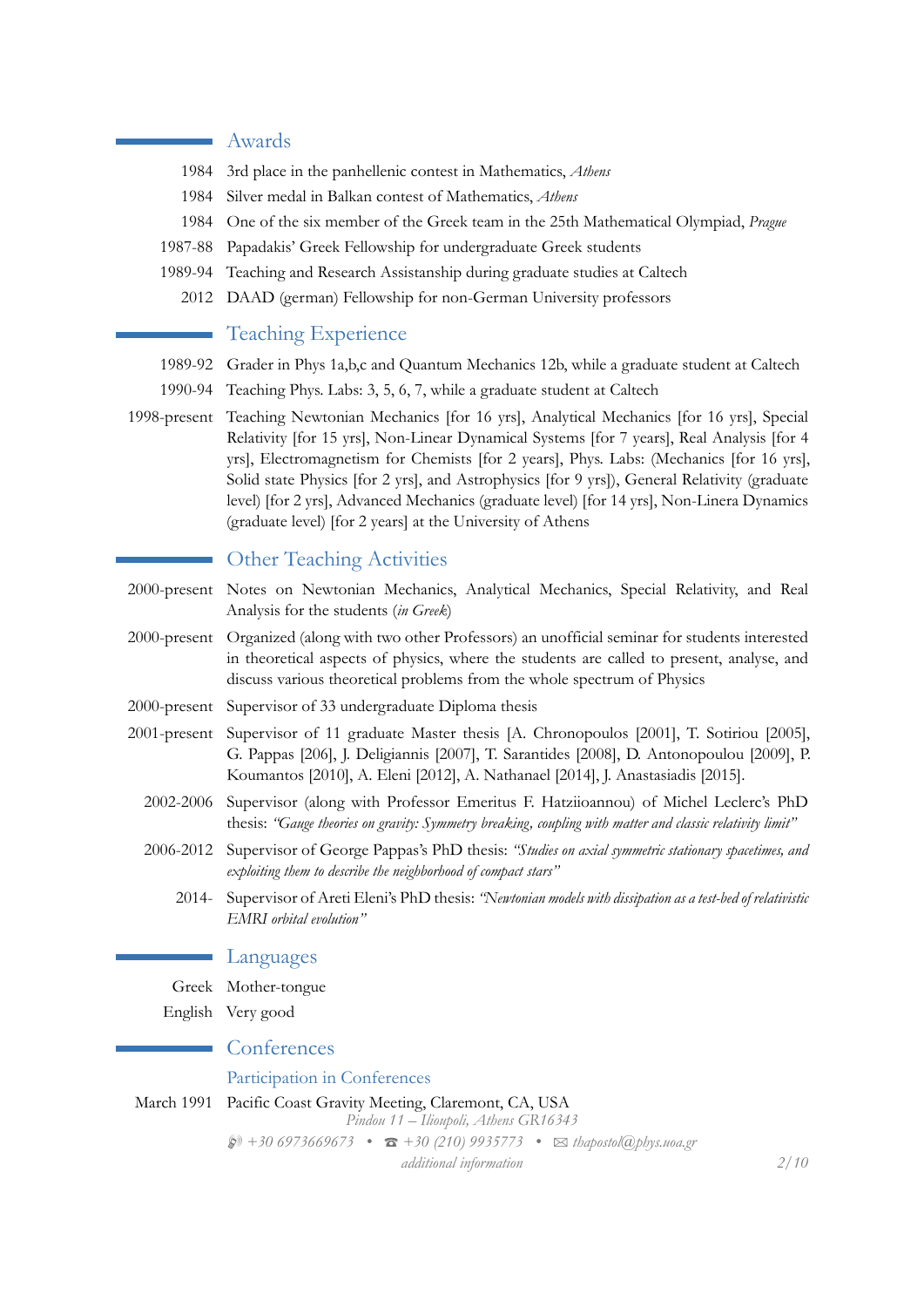- March 1992 Pacific Coast Gravity Meeting, Salt Lake City, UT, USA
- March 1993 Pacific Coast Gravity Meeting, Santa Barbara, CA, USA
- June 1993 Conference on quantum aspects of black holes, Santa Barbara, CA, USA
- January 1994 Workshop on gravitational waves from coalescing compact binaries, Caltech, CA, USA
- March 1994 Pacific Coast Gravity Meeting, Corvalis,OR, USA
- July 1994 7th Marcel Grossman Conference, Stanford,CA, USA
- August 1995 GR14 International Conference, Florence, Italy
- June-July 1995 2nd Panhellenic Symposium of Astronomy, Thessaloniki, Greece
- March 1996 Mathematical aspects of theories of gravitation. Workshop on post-Newtonian expansions, alternative theories of gravity, pulsar data analysis, Warsaw, Poland
- Septemb 1996 NEB VII Recent Developments in Gravity, Athens, Greece
	- July 1997 3rd Panhellenic Symposium of Astronomy & 6th JENAM, Chalkidiki, Greece
- August 1998 NEB VIII Recent Developments in Gravity, Samos, Greece
	- June 2000 3rd Capra Meeting on Gravitational Radiation Reaction, Caltech, CA, USA
- June 2001 2nd EU network meeting, Thessaloniki, Greece
- August 2002 NEB X Recent Developments in Gravity, Chalkidiki, Greece
- Septemb 2003 6th Panhellenic Symposium of Astronomy, Penteli, Greece
- June 2004 NEB XI Recent Developments in Gravity, Mytilene, Greece
- April 2005 1st VIRGO-EGO Scientific Forum Meeting, Pisa, Italy
- Septemb 2005 7th International Conference of HELASET, Lixouri, Greece
	- June 2006 NEB XII Recent Developments in Gravity, Nafplion, Greece
	- June 2008 NEB XIII Recent Developments in Gravity, Thessaloniki, Greece
- Septemb 2009 Conference AstroLISA@BC, Barcelona, Spain
- June 2010 NEB XIV Recent Developments in Gravity, Ioannina, Greece
- Septemb 2010 LISA Astro-GR@Paris, Paris, France
	- June 2012 NEB XV Recent Developments in Gravity, Chania, Greece
- Sept-Oct 2012 Kavli workshop: Chirps, Mergers and Explosions: The Final Moments of Coalescing Compact Binaries, Santa Barbara, CA, USA
- January 2013 Workshop on Gravitational Physics, Tübingen, Germany
- June 2015 12th International Conference of HELASET, Thessaloniki, Greece
- Septemb 2014 11th International Conference of HELASET, Athens, Greece
- Septemb 2014 NEB XVI Recent Developments in Gravity, Mykonos, Greece
- July 2015 Black-Sea Conference, Tübingen, Germany Invited Talks-besides Conferences
- Feb, Oct 1995 University of Jena, Jena, Germany
- January 2000 National Observatory of Athens, Penteli, Greece
- July 2000 Albert Einstein Institute, Potsdam, Germany
- February 2001 Aristotle University, Thessaloniki, Greece
- Septemb 2005 Observatoire de Paris, Paris, France

*Pindou 11 – Ilioupoli, Athens GR16343*

H *+30 6973669673 •* T *+30 (210) 9935773 •* B *thapostol@phys.uoa.gr*

*additional information 3/10*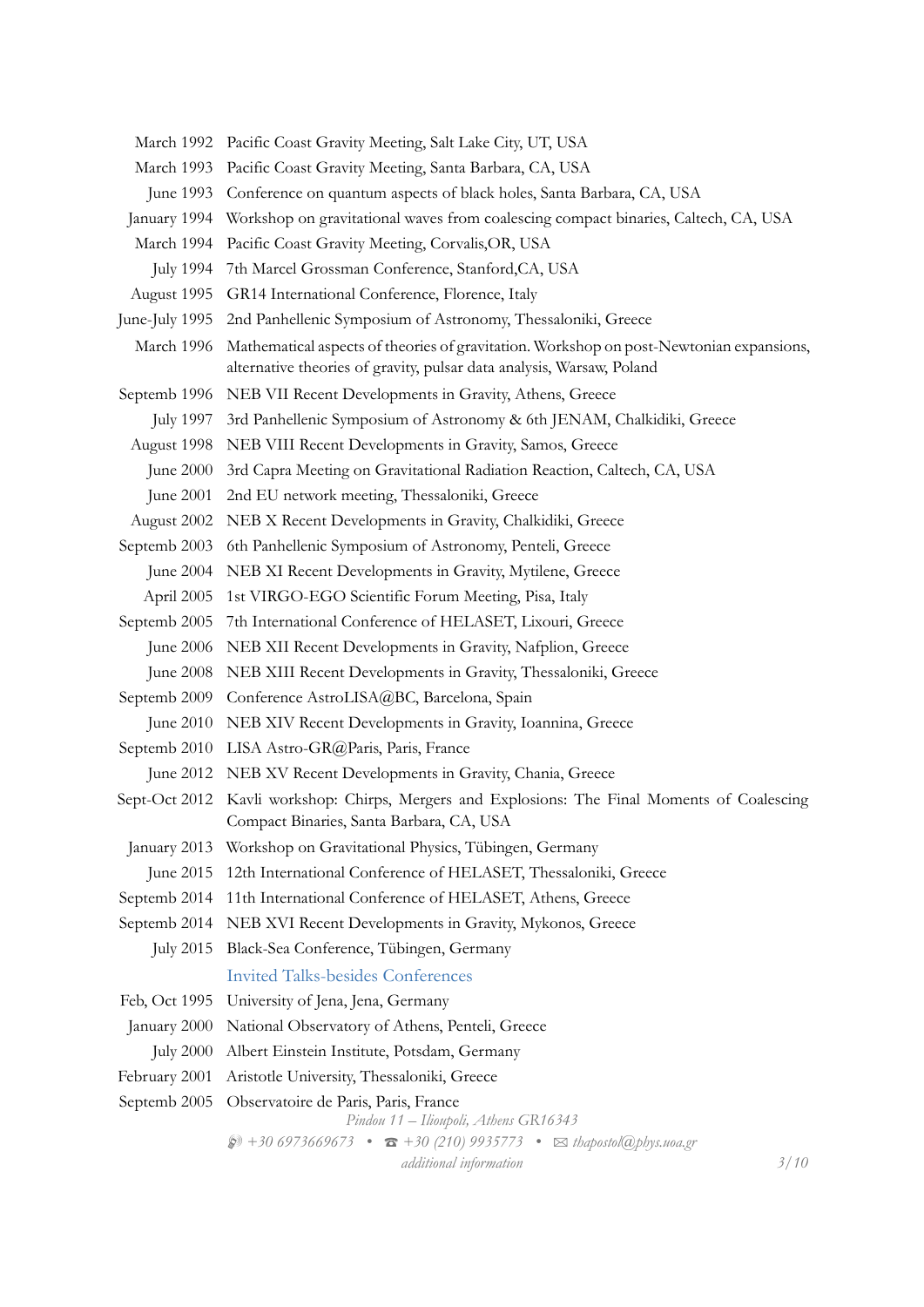- October 2007 Academy of Athens, Athens, Greece
- February 2008 National Observatory of Athens, Penteli, Greece
- March 2009 University of Tübingen, Tübingen, Germany
- Novemb 2011 University of Tübingen, Tübingen, Germany
- Decemb 2012 in the Winter School of Astrophysics, Thessaloniki, Greece
- 1996 2015 7 talks in the University of Athens, Athens, Greece
- 2002 2012 Popularizing lectures in various places in Greece Organizing Conferences
- January 1994 Workshop on gravitational waves from coalescing compact binaries [Local organizing committee], Caltech, CA, USA
- June 2006 NEB XII Recent Developments in Gravity [Organizing committee], Nafplion, Greece
- Septemb 2014 GR@GR (NEB XVI Recent Developments in Gravity) [Chairman of the Organizing Commitee], Mykonos, Greece

## Journal Reviewer

Monthly Notices of Royal Astronomical Society Classical and Quantum Gravity General Relativity and Gravitation Central European Journal of Physics International Journal of Bifurcations and Chaos Physics International (Editorial Board)

#### Research Interests

- Naked While a graduate student I studied the role of rotation in gravitational collapse. I analytically Singularities proved, in collaboration with my supervisor K. Thorne, that an infinite cylindrical shell would stop its collapse into a linear singularity, if the mass is endowed with a non-vanishing rotation. The answer is in favor of the cosmic censorship conjecture of Penrose [see A-1,B-1].
- Binary orbits In collaboration with Thorne, Poisson, Ori, and Kennefick I studied the evolution of slightly eccentric orbits of binaries due to gravitational radiation, by means of perturbation analysis. Although the eccentricity tends to decrease initially, there is an opposite effect in the strong gravity region, close to the innermost circular orbit. Later on I (in collaboration with Cutler, Sussman and Thorne) looked at the evolution of the orbital plane –and as a consequence of the corresponding gravitational waves– due to spin-orbit and spinspin coupling of the two bodies. Approximate analytical expressions were built for the precession of the orbital plane due to spin-orbit coupling alone, and later on for some special cases of spin-orbit and spin-spin coupling. While a post-doc in Jena, I studied the consequences of this precession in a pulsar that is orbiting around a massive black hole [see A-1, B-3, B-4, B-6, B-8, D-2, D-3].

*Pindou 11 – Ilioupoli, Athens GR16343* H *+30 6973669673 •* T *+30 (210) 9935773 •* B *thapostol@phys.uoa.gr additional information 4/10*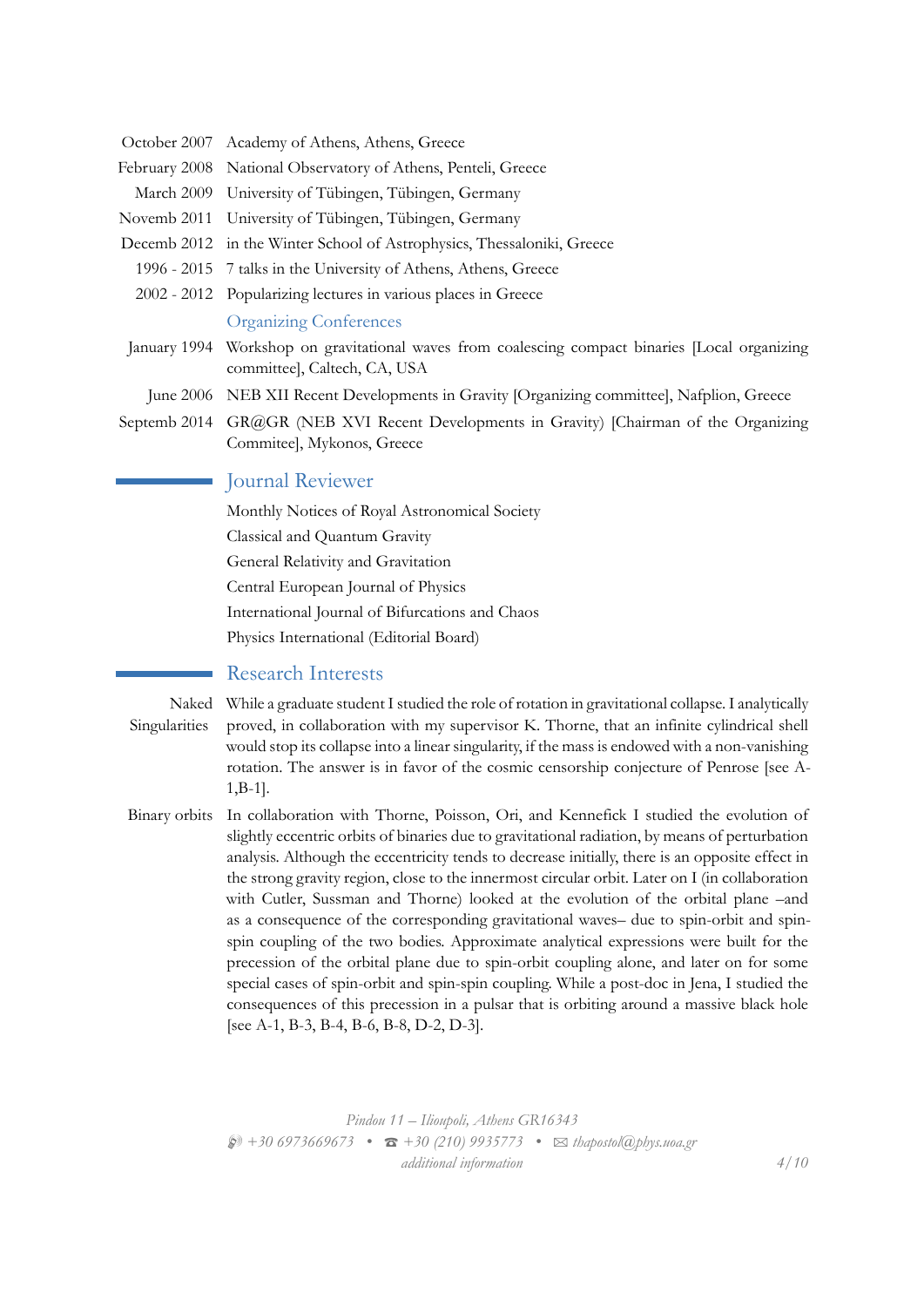Gravitational In collaboration with people from Thorne's group I studied the implications of various waves and data

analysis related with theoretical aspects of producing suitable templates to search for a gravitational orbital characteristics on the gravitational waves emitted by binaries. I dealt with problems wave in the output of an interferometric detector, and constructed a measure of the sutability of a family of templates to search for true gravitational waves (the Fitting Factor *F F*). This measure is intimately connected with the right placing of templates in a bank, and could be used as a useful tool to measure what type of Post-Newtonian family of templates are good enough to detect a different family. Moreover, I with my Master student Chronopoulos, showed that sometimes a less faithful family of templates could be better in searching signals than a more accurate one [see A-1,B-2, B-4, B-5, B-7, B-10, D-1, D-2, D-3, D-4].

Oscillating neutron stars Based on the previous expertise of Prof. K. Kokkotas with respect to various modes of compact-star oscillations, we studied the possibility of constraining the equation of state of a compact star by examining the gravtational-wave signal it would emit (astroseismology). Later on I collaborated with N. Stergioulas and J. Font, trying to identify new types of modes that arise in differentially rotating compact stars. Apart of exploiting these modes to detect differential rotation, we found that the existence of differential rotation could make the oscillations easier to detect, by lowering the corresponding frequencies to ranges that interferometric detectors are more sensitive [see B-9, B-12].

Analytic Metrics Working with my PhD student G. Pappas, we have tried to construct analytic metrics, based on the formalism of Ernst for stationary axisymmetric spacetimes, that are capable of capturing all the physical characteristics of the geometry around a compact star. We have ended up with a 4-parameter metric that could describe quite accurately the exterior of all numerical neutron-star models that are built with any possible realistic equation of state. In the process of comparing analytic and numerical metrics we found a subtle pitfall in transforming isotropic coordinates to the corresponding Weyl-Papapetrou coordinates and suggested an alternative proper transformation. [see B-16, B-22].

Relativistic Moments In an attempt to understand the definition of Hansen-Geroch multipole moments in relativity, and later use them as a useful tool to compare models of compact stars that are constructed numerically, we (along with T. Sotiriou, then a Master-Thesis student of mine) discovered a wrong formula connecting the higher to lower electromagnetic/mass moments. Then we used this updated formula to generalize the results of F. Ryan relating observable quantities with the spacetime metric background around a generic isolated body in the case that it is endowed with electric charges and currents as well. More recently we examined the formulae that were used to measure the first 4 mass and mass-current moments of a numerical compact star. We discoverd a subtle issue that was causing a misleading computation of the moments. We corrected them and showed that previous comparisons of analytic and numerical spacetimes were finally better than what was initially thought. Finally we used these corrected moments to compare numerical models with our own ansatz for the corresponding analytic metric. [see B-14, B-15, B-20, B-22, B-23, C-1, D-11].

> *Pindou 11 – Ilioupoli, Athens GR16343* H *+30 6973669673 •* T *+30 (210) 9935773 •* B *thapostol@phys.uoa.gr additional information 5/10*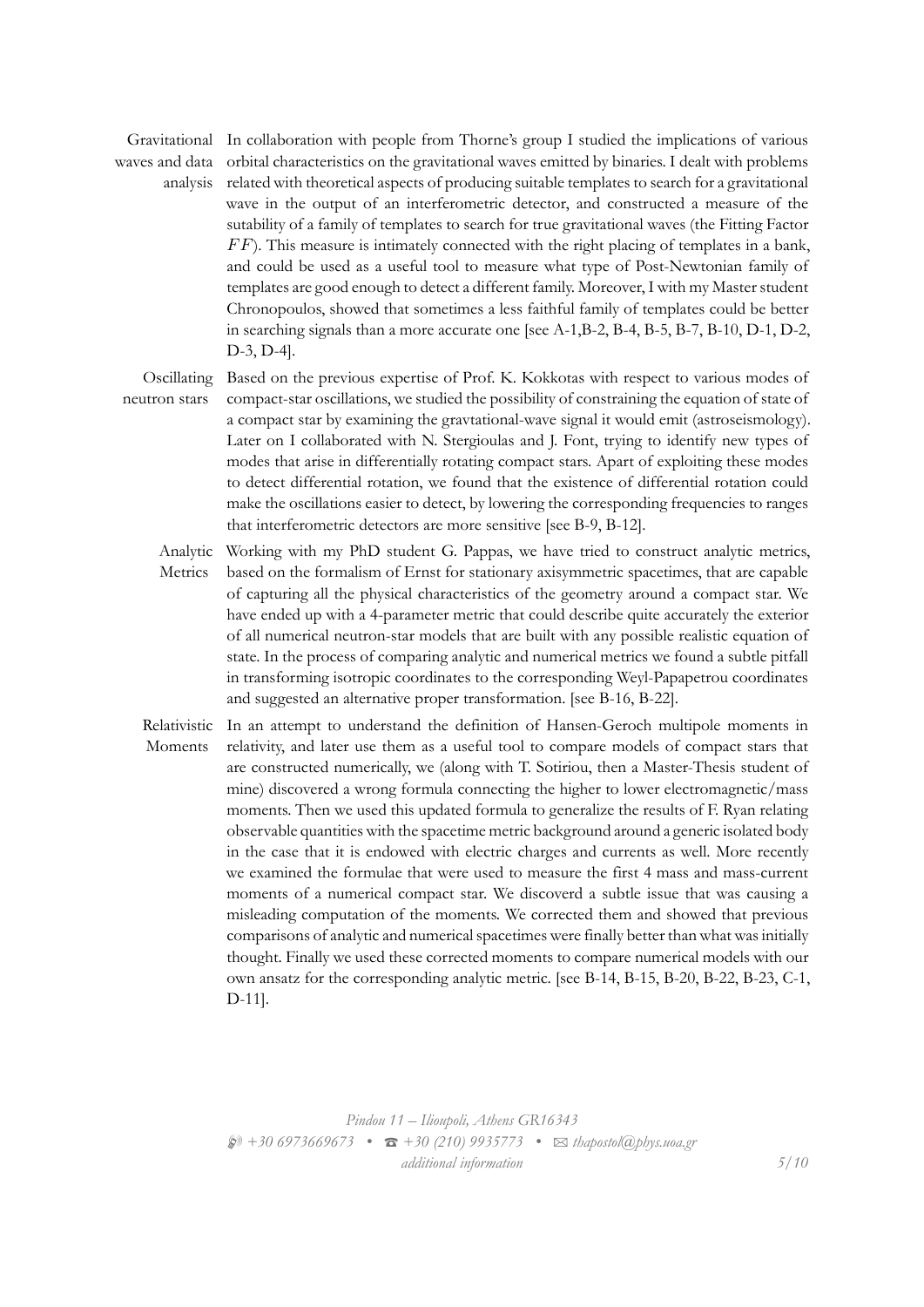Non-Kerr Exploiting the fundamental qualitative differences between an integrable and another objects system that is slightly non-integrable (according to KAM theorem) we (in collaboration with G. Loukes and G. Contopoulos) found a generic way to test if the gravitational wave signal is emitted from an EMRI (extreme-mass ratio inspiral) in a pure Kerr background or in a perturbed Kerr one. The idea is based on the fact that the resonance condition of a slightly perturbed integrable system (thus being non-integrable) is met for a finite width of initial conditions. Thus by monitoring the fundamental frequencies incorporated in the signal, one could verify the non-Kerr-ness of the central object by observing a persistence of a comensurate ratio of such frequencies, instead of a continuous change of it. The method works irrespective of the way the background deviates from Kerr [see B-17, B-18, B-19, D-9, D-10].

Newtonian analogues Following old (of W. Israel) and more recent (of C. Will) analogies found between Kerr metric and the 250-year-old problem of Euler we (with my undergrad student K. Hatziioannou and G. Pappas) found a whole new set of striking similarities between the two problems. We are exploiting this analogy to predict qualitatively new characteristics for EMRIs in Kerr, by studying the behavior of Euler's problem when an artificial dissipative force (self-force like) is used to evolve an orbit. Collaborating with K. Glampedakis we recently showed that the Euler problem lead to a newtonian wave solutions that shares a lot of common properties with the scalar waves in Kerr [see B-21, C-1, D-12, D-13].

- Non-gravitational problems Collaborating with my former teacher Prof. Hatziioannou we found an elegant and powerful way to approximate the evolution of an oscillator the frequency of which is time-depending (either due to a given law or stochastically). The method is based on separating the hermitian from the non-hermitian part of the phase evolution. Also I found some simple geometric ways to obtain answers in physical problems that are difficult get otherwise. Some of them I use as educational tools in my teaching. For example simple geometrical arguments with respect to orthogonal triangles, help me analysing the kinematical properties of special-relativistic reactions [see B-11, C-2].
- Universality of We have shown that neutron stars can be very accurately described solely by their first 3 neutron stars multipole moments, irrespectively of the equation of state that is assumed to describe its interior matter. This universality holds true for quark stars as well. We have shown that this is an emergent symmetry of neutron stars showing up due to the effective polytropic index of matter at these high densities [see B-23, B-24, B-25, B-26].

## Publications - Citations

The numbers in square brackets [ ] correspond to the citations -without self-referenceson each paper. Total number of citations without self-references (on June, 2015) is **1257** (source SAO/NASA ADS, and google.scholar).

#### PhD Thesis

A.1 'Topics in General Relativity: naked singularities, and Theoretical aspects of gravitational waves from merging compact binaries', Ph.D. Thesis, Caltech (1994). [3]

#### Papers Journals

B.1 'Rotation halts cylindrical, relativistic gravitational collapse', T. A. Apostolatos and K. S. Thorne, Phys. Rev. D 46, 2435 (1992). [57]

*Pindou 11 – Ilioupoli, Athens GR16343* H *+30 6973669673 •* T *+30 (210) 9935773 •* B *thapostol@phys.uoa.gr additional information 6/10*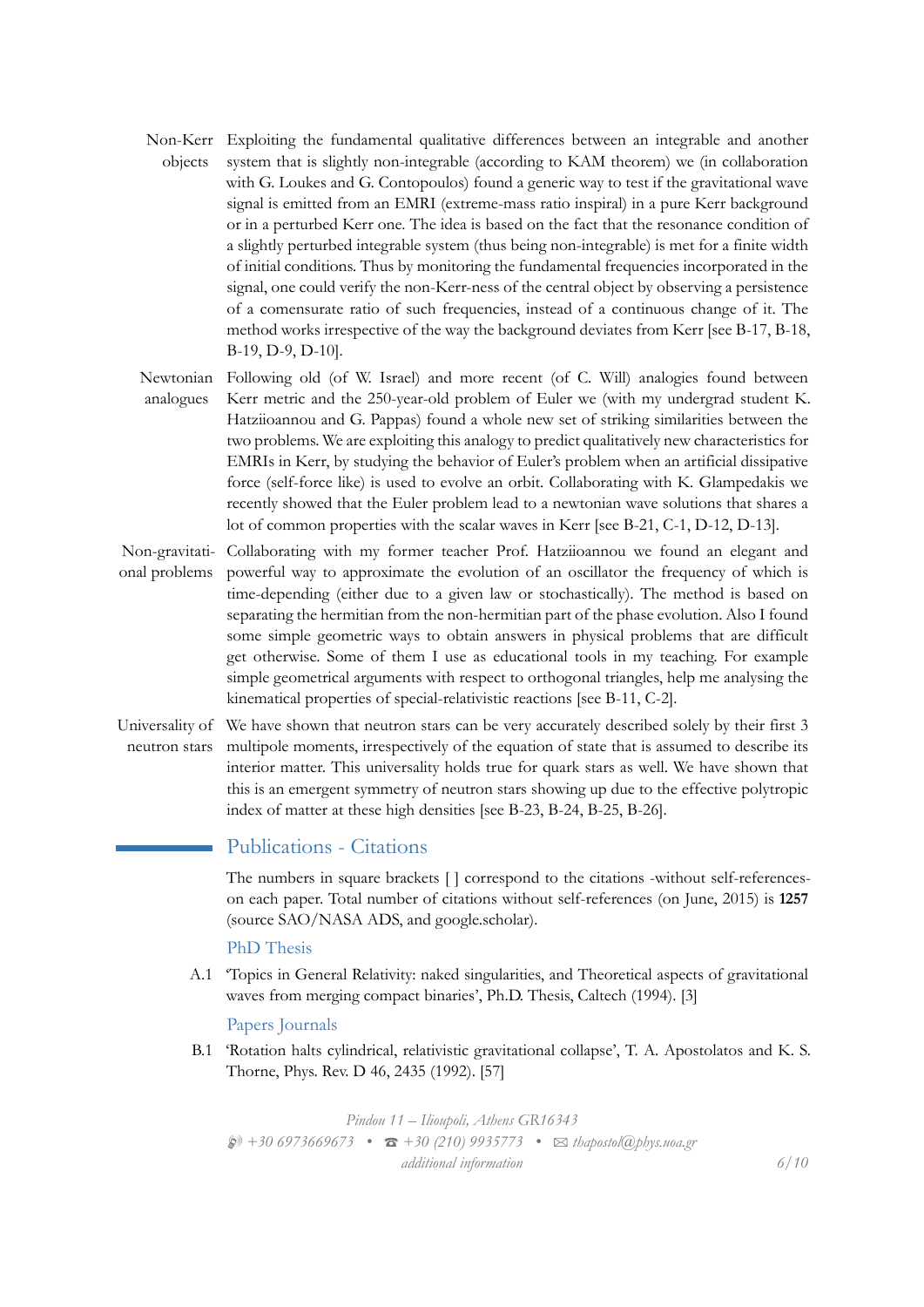- B.2 'The last three minutes: Issues in gravitational wave measurements of coalescing compact binaries', C. Cutler, T. A. Apostolatos, L. Bildsten, L. S. Finn, E. E. Flanagan, D. Kennefick, D. M. Markovic, A. Ori, E. Poisson, G. J. Sussman, and K. S. Thorne, Phys. Rev. Lett. 70, 2984 (1993). [325]
- B.3 'Gravitational Radiation from a particle in circular orbit around a black hole. III: Stability of circular orbits under radiation reaction', T. A. Apostolatos, D. Kennefick, A. Ori, and E. Poisson, Phys. Rev. D 47, 5376 (1993). [39]
- B.4 'Spin induced orbital precession and its modulation of the gravitational wave-forms from merging binaries', T. A. Apostolatos, C. Cutler, G. J. Sussman, and K. S. Thorne, Phys. Rev. D 49, 6274 (1994). [253]
- B.5 'Search templates for gravitational waves from precessing inspiraling binaries', T. A. Apostolatos, Phys. Rev. D 52, 605 (1995). [151]
- B.6 'A spinning test body in the strong field of a Schwarzschild black hole', T. A. Apostolatos, Clas. Quan. Grav. 13, 799 (1996). [17]
- B.7 'Construction of a template family for the detection of gravitational waves from coalescing binaries', T. A. Apostolatos Phys. Rev. D 54, 2421 (1996). [55]
- B.8  $\degree$  The influence of spin-spin coupling on inspiraling compact binaries with M1 = M2 and S1 = S2', T. A. Apostolatos, Phys. Rev. D 54, 2438 (1996). [40]
- B.9 'The inverse problem for pulsating neutron stars: a 'fingerprint analysis' for the supranuclear equation of state', K. D. Kokkotas, T. A. Apostolatos, N. Andersson, Mon.Not.Roy.Astron.Soc. 320, 307 (2001). [54]
- B.10 'Less Accurate but more efficient family of search templates for detection of gravitational waves from inspiraling compact binaries', A. E. Chronopoulos, and T. A. Apostolatos, Phys. Rev. D 64, 042003 (2001). [8]
- B.11 'Hodograph: A very useful tool to solve difficult kinematic problems', T. A. Apostolatos, American Journal of Physics 71(3), 261 (2003). [11]
- B.12 'Non-linear pulsations in differentially rotating neutron stars: mass-shedding-induced damping and splitting of the fundamental mode', N. Stergioulas, T. A. Apostolatos, J. A. Font, Mon. Not. Roy. Astr. Soc. 352(4) 1089 (2004). [47]
- B.13 'Corrections and comments on the Multipole Moments of Axisymmetric Electrovacuum Spacetimes', Thomas P. Sotiriou, Theocharis A. Apostolatos, Class. Quant. Grav. 21 5727 (2004). [19]
- B.14 'Tracing the geometry around a massive, axisymmetric body to measure, through gravitational waves', Thomas P. Sotiriou, Theocharis A. Apostolatos, Phys. Rev. D 71, 044005 (2005). [6]
- B.15 'Stochastic parametric amplification due to higher order correlations: A perturbative approach to non-Abelian effects in time ordering', Fokion T. Hatziioannou, Theocharis A. Apostolatos, Nikos V. Sarlis Phys. Rev. E 74, 051118 (2006). [1]
- B.16 'Faithful transformation of quasi-isotropic to Weyl-Papapetrou coordinates: A prerequisite to compare metrics', George Pappas, and Theocharis A. Apostolatos Classical and Quantum Gravity 25, 80022 (2008). [3]

*Pindou 11 – Ilioupoli, Athens GR16343* H *+30 6973669673 •* T *+30 (210) 9935773 •* B *thapostol@phys.uoa.gr additional information 7/10*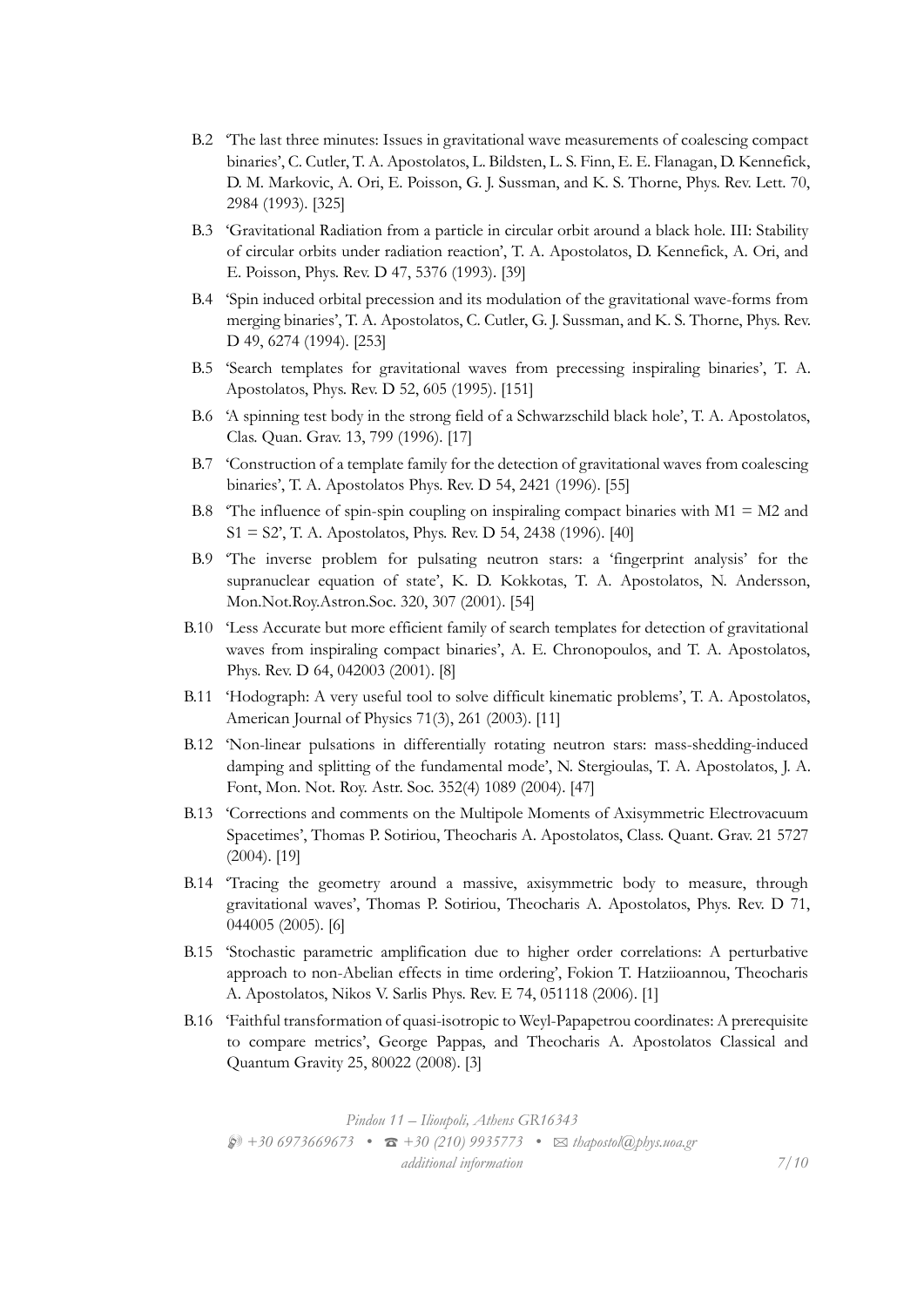- B.17 'How to observe a non-Kerr spacetime using gravitational waves', Apostolatos Theocharis A., Lukes-Gerakopoulos Georgios, Contopoulos George Phys. Rev. Lett. 103, 111101 (2009). [45]
- B.18 'Observable signature of a background deviating from the Kerr metric.', Lukes-Gerakopoulos Georgios, Apostolatos Theocharis A., Contopoulos George Phys. Rev. D 81, 124005 (2010). [28]
- B.19 'Orbits in a Non-Kerr Dynamical System', Contopoulos G., Lukes-Gerakopoulos G., Apostolatos T. International Journal of Bifurcation and Chaos 21, 2261 (2011). [8]
- B.20 'Revising the Multipole Moments of Numerical Spacetimes and its Consequences', Pappas, G., Apostolatos T. Phys. Rev. Lett. 108, 231104 (2012). [32]
- B.21 'The separable analogue of Kerr in Newtonian gravity', Glampedakis K., Apostolatos T. A, Classical and Quantum Gravity 30, 055006 (2013). [1]
- B.22 'An all-purpose metric for the exterior of any kind of rotating neutron star', Pappas G., Apostolatos T., Mon. Not. Roy. Astr. Soc. 429, 3007 (2013). [2]
- B.23 'Effectively universal behavior of rotating neutron stars in general relativity makes them even simpler than their Newtonian counterparts', Pappas Georgios, Apostolatos Theocharis A. Phys. Rev. Lett. 112, 121101 (2014). [Selected as Editors' suggestion] [21]
- B.24 'Effective no-hair relations for neutron stars and quark stars: Relativistic results', Yagi Kent, Kyutoku Koutarou, Pappas George, Yunes Nicolás, Apostolatos Theocharis A. Phys. Rev. D 89, 124013 (2014). [21]
- B.25 'Why I-Love-Q: Explaining why universality emerges in compact objects', Yagi Kent, Stein Leo C., Pappas George, Yunes Nicolás, Apostolatos Theocharis A. Phys. Rev. D 90, 1063010 (2014). [10]
- B.26 'Emerging universalities in relativistic compact stars, Apostolatos Theocharis A. invited paper - accepted for publication at the Special Issue of the International Journal of Astronomy of SAPUB (2015).

Papers in preparation

- C.1 'A Newtonian problem as an insightful paradigm to test some GR tests', T. A. Apostolatos, T., Pappas, G., Chatziioannou, K., to be submitted to Phys. Rev. D in (2015).
- C.2 'Relativistic reactions visualized through right triangles in space', Theocharis A. Apostolatos, to be resubmitted in American Journal of Physics in (2015). [arXiv:0905.3537]

Papers in Proceedings

- D.1 'Modulation of gravitational waveforms from merging binaries caused by spin-induced orbital precession', T. A. Apostolatos, Proceedings of the 7th Marcel Grossman Meeting, Stanford, USA (1995).
- D.2 'The Role of Spin Effects on Gravitational Waves Coming from Compact Binaries', T. A. Apostolatos, Proceedings of the 2nd Hellenic Astronomical Conference, Thessaloniki, Greece (1995).
- D.3 'Adequateness of search templates for gravitational waves from precessing, inspiraling binaries', T. A. Apostolatos, Proceedings of GR14, Florence, Italy (1995).
- D.4 'Gravitational Waveforms from Spinning Objects', T. A. Apostolatos, Proceedings of the Workshop on Mathematical aspects of theories of gravitation, Warsaw, Poland (1996). *Pindou 11 – Ilioupoli, Athens GR16343*

H *+30 6973669673 •* T *+30 (210) 9935773 •* B *thapostol@phys.uoa.gr additional information 8/10*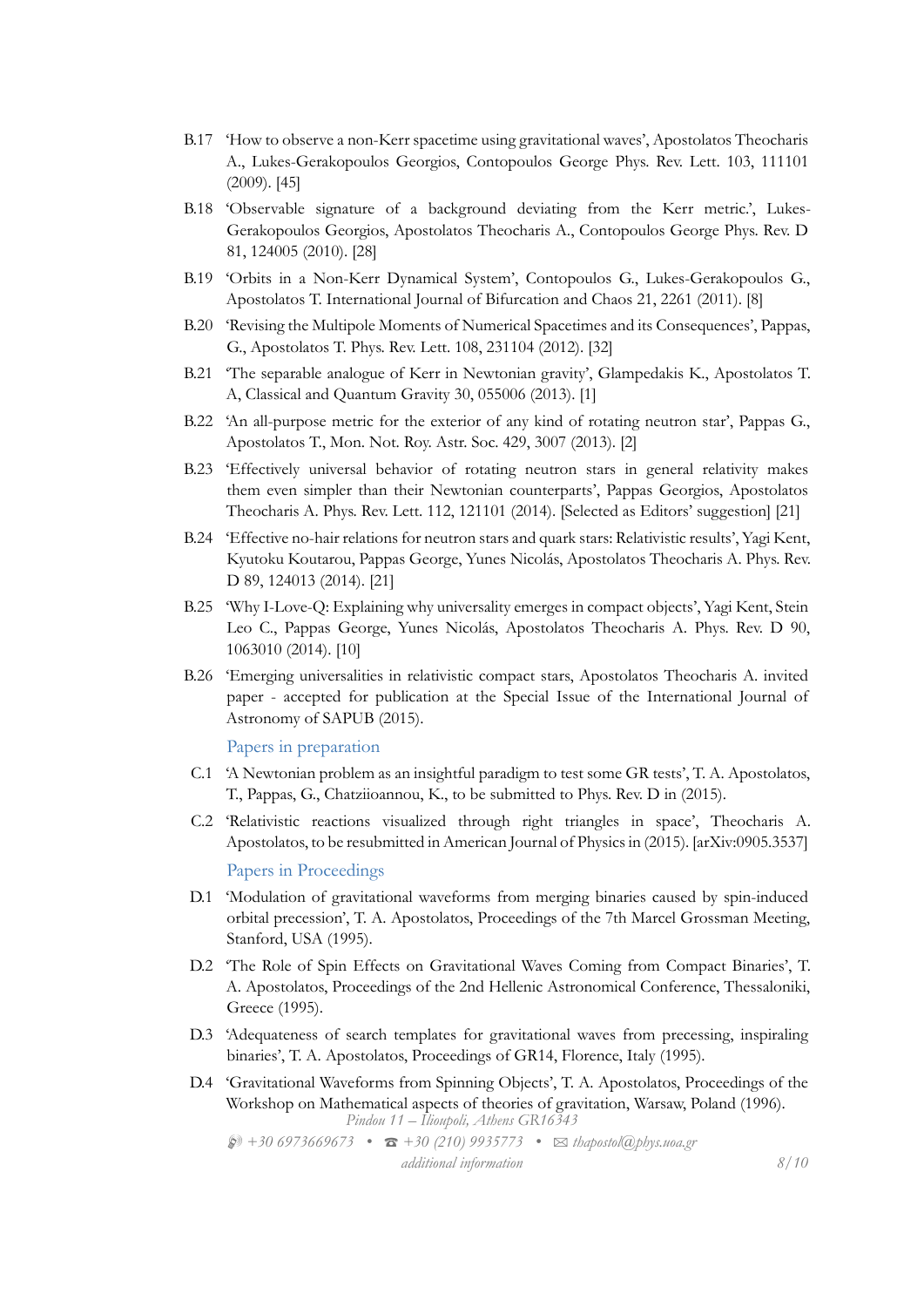- D.5 'Pulsating axisymmetric modes of neutron stars endowed with realistic differential rotation'', T. A. Apostolatos, N. Stergioulas, J. Font Proceedings of the 7th NEB, Halkidiki, Greece (2002).
- D.6 'Non-linear dynamics of differentially rotating relativistic stars', T. A. Apostolatos, N. Stergioulas, J. Font, Proceedings of the 6th Hellenic Astronomical Conference, Penteli, Greece (2003).
- D.7 'Measuring mass moments and electromagnetic moments of a massive, axisymmetric body, through gravitational waves', RECENT ADVANCES IN ASTRONOMY AND ASTROPHYSICS: 7th International Conference of the Hellenic Astronomical Society, AIP Conference Proceedings, Lixourion, Greece, 2005, Vol. 848, pp. 677-686 (2006).
- D.8 'Multipole moments as a tool to infer from gravitational waves the geometry around an axisymmetric body', ALBERT EINSTEIN CENTURY INTERNATIONAL CONFERENCE, AIP Conference Proceedings, Paris, France 2005, 681, 756 (2006).
- D.9 'An observational criterion to look for an inspiral in a non-Kerr spacetime' Apostolatos T. A., Lukes-Gerakopoulos G., Deligiannis J., Contopoulos G. Journal of Physics: Conference Series, Vol. 189, Issue 1, pp. 012002 (2009).
- D.10 'Searching for non-Kerr objects' Apostolatos T. A., Lukes-Gerakopoulos G., Contopoulos G. Journal of Physics: Journal of Physics: Conference Series, Vol. 283, Issue 1, pp. 012002 (2011).
- D.11 'Multipole Moments of numerical spacetimes' Pappas G., Apostolatos T. A. To appear in the proceedings of the conference, NEB 15 - Recent Developments in Gravity - 20-23 June 2012, Chania, Greece (2012).
- D.12 'A Newtonian problem as an insightful tool for the behavior of gravitational-wave sources' Apostolatos Theocharis A., Pappas George, Chatziioannou Katerina Journal of Physics: Conference Series, Volume 453, Issue 1, article id. 012001 (2013).
- D.13 'A Newtonian problem as a guide of relativistic astrophysics' Apostolatos Theocharis A. 11th Hellenic Astronomical Conference, 8-12 September, 2013 in Athens, Greece. Online at http://www.helas.gr/conf/2013/, pp.34-34.
- D.14 'Non-Linear Effects in Non-Kerr spacetimes' Lukes-Gerakopoulos Georgios, Contopoulos George, Apostolatos Theocharis A. Proceedings of the conference "Relativity and Gravitation: 100 Years after Einstein in Prague" (2012).
- D.15 'I-Love-Q and other universalities about neutron stars', ΝΕΒ XVI Meeting (abstract) (2014).
- D.16 'Neutron Stars are Follicly Challenged' Yunes Nicolas, Yagi Kent, Stein Leo, Pappas George, Apostolatos Theocharis, Kyutoku Koutarou APS April Meeting (abstract #Μ13.005) (2015).
- D.17 'Why neutron stars have three hairs' Stein Leo, Yagi Kent, Pappas George, Yunes Nicolas, Apostolatos Theocharis APS April Meeting (abstract #Μ13.006) (2015).

#### Books

E.1 Translation of the book of K. S. Thorne *"Black holes and Time Wraps"* (in Greek), ed. Katoptro (1999). ISBN 960-7023-79-X (vol. 1) and 960-7023-81-1 (vol. 2)

*Pindou 11 – Ilioupoli, Athens GR16343* H *+30 6973669673 •* T *+30 (210) 9935773 •* B *thapostol@phys.uoa.gr additional information 9/10*